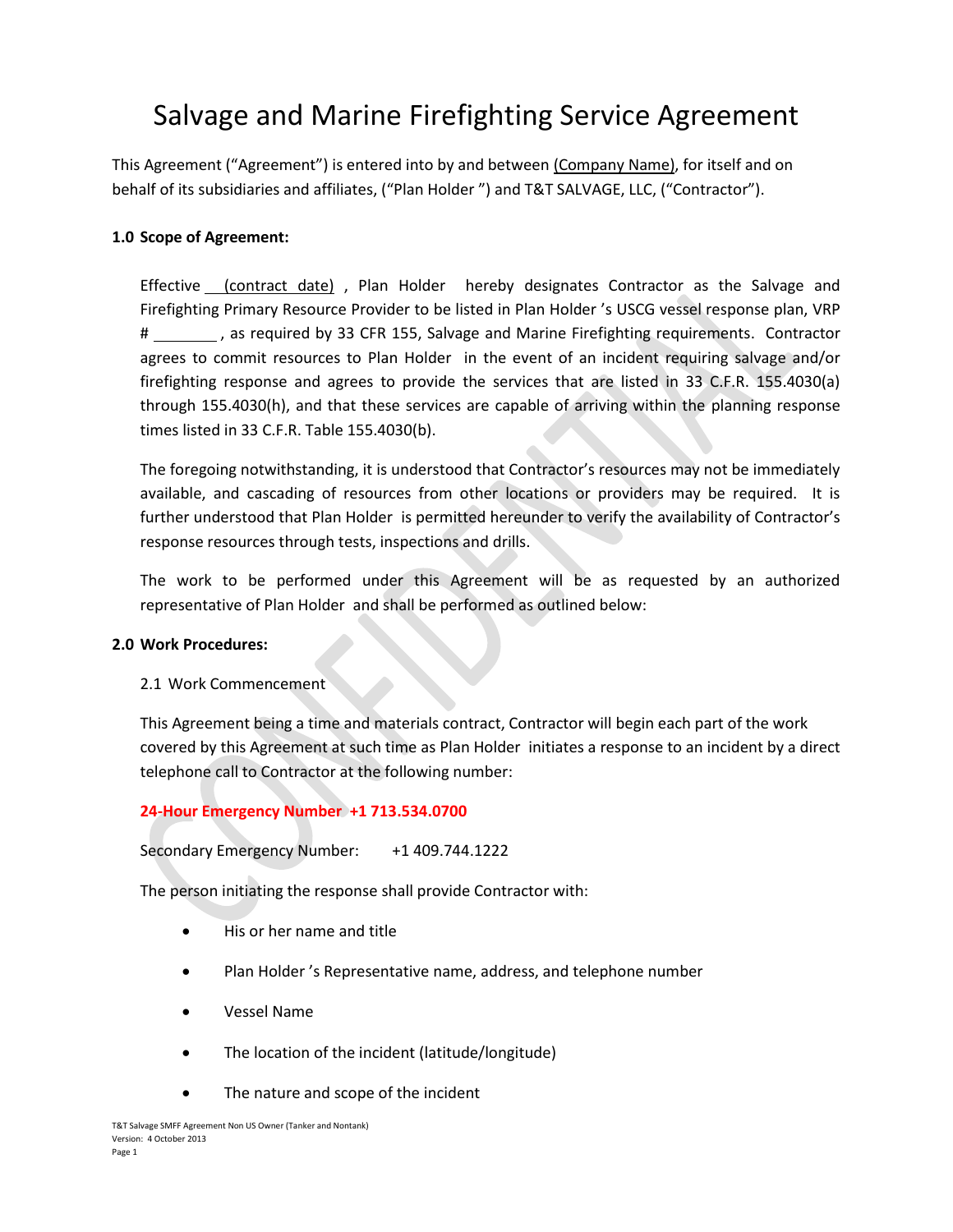- The approximate time incident occurred
- Any other pertinent information relating to the incident

Upon receiving the call, and in reliance thereon, Contractor will exercise due diligence to begin mobilizing resources for purposes of responding to the incident.

2.1 (a) Plan Holder has the right to appoint a representative ("Plan Holder 's Representative") to attend the salvage operation to attend on board throughout the salvage and or firefighting response.

## 2.2 Labor Verification

Time sheets will be filled out daily by Contractor for services performed. Daily time sheets will be verified and signed by the Contractor's supervisor and shall be attached to Contractor's invoice. These shall be submitted to Plan Holder 's Representative on daily basis. If Plan Holder 's Representative does not agree with the daily time sheet, he shall give notice in writing to the Contractor forthwith stating which items he does not agree with.

## 2.3 Supervision, Labor, Equipment, Supplies And Safety

Contractor shall, at Contractor's expense and in a diligent and workmanlike manner, furnish supervision, labor, equipment, machinery, tools, material, and supplies necessary for the safe performance of the work herein contemplated.

## 2.4 Fleet Updates

As used herein, "Fleet" is defined as the vessels listed in an approved vessel response plan (VRP) as referenced in Section 1.0 Scope of Agreement. Plan Holder agrees to notify Contractor in a timely manner of all changes in the named Fleet, including but not limited to vessel additions, deletions, and name modifications which occur during the term of this Agreement. It is understood that Contractor is under no obligation whatsoever to respond to vessels not identified or covered by this Agreement.

# 2.5 Drills and Exercises

Contractor will support Plan Holder 's compliance with 33 C.F.R. 155.4052 by participating as directed in drills and exercises. Contractor's participation in Plan Holder drills and exercises will be quoted separately and will be based upon scope of participation. Plan Holder shall make its vessels reasonably available to Contractor for familiarization and casualty response planning purposes.

## 2.6 Marine Pre-Fire Plan Certification

Contractor will provide guidance and support to the Plan Holder during the creation of their Marine Pre-Fire Plan as required by 33 CFR 155.4035; and, there will be no additional fee for Pre-Fire Plan (PFP) certification so long as the Plan Holder provides all PFP documentation in electronic format.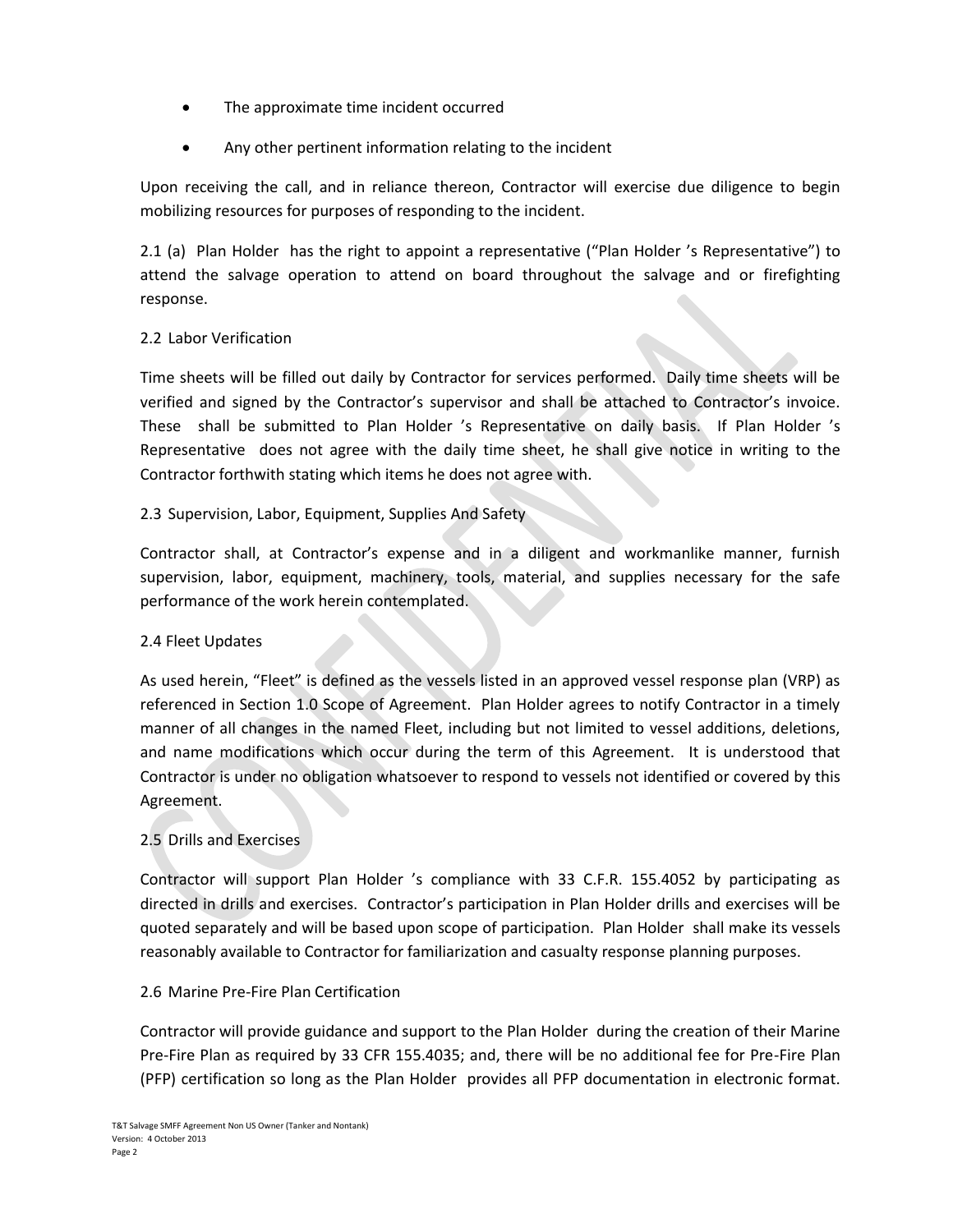Plan Holder shall provide the electronic files allowing a minimum of 7 days for process review and certification of the PFP.

If the Plan Holder is unable to prepare their pre-fire plan, T&T Salvage will provide this service at a rate of USD \$75.00 per hour plus the cost of any file digitization at cost plus 15%.

## **3 FUNDING**

## 3.1 Administrative Fee

As part of this Agreement, Plan Holder understands and agrees to pay Contractor an annual Administrative Fee of (Amount). The Administrative Fee is due upon receipt of invoice from Contractor. The Administrative Fee is based on calendar year or any part thereof. Contractor reserves the right to adjust the Administrative Fee based upon fleet updates and fluctuations; however, there will be no proration of the Administrative Fee or refunds for vessels which are deleted from coverage during the calendar year or for vessels that do not enter US waters during a calendar year.

## 3.2 Payment for Work Performed

Plan Holder will pay Contractor for services rendered hereunder at the rates set forth in "Attachment 1". It is understood that the rates set forth in the attached tariff are subject to change by Contractor upon thirty (30) days written notice to Plan Holder. It is further understood that once the response has been initiated, Plan Holder and Contractor may mutually agree to enter into an alternative funding agreement so long as it does not impede or cause a delay in the overall response effort. Plan Holder shall pay such portion of Contractor's invoices for services rendered hereunder and approved by the Plan Holder 's Representative, such approval not to be unreasonably withheld or delayed, within thirty (30) days of receipt.

If any amount payable under this agreement has not been paid within 7 days of the due date, then at any time thereafter the contractor shall be entitled to terminate this agreement without prejudice to the sums already due to the Contractor and to any further rights or remedies which the Contractor may have against the Plan Holder, provided always that the Contractor shall give the Plan Holder at least 3 working days written notice of its notice of its intention to exercise this right.

Without prejudice to the above, in the event that payment is not timely made, the Contractor shall be entitled to interest on the unpaid balance at the rate of two percent above normal commercially available Bank lending rates.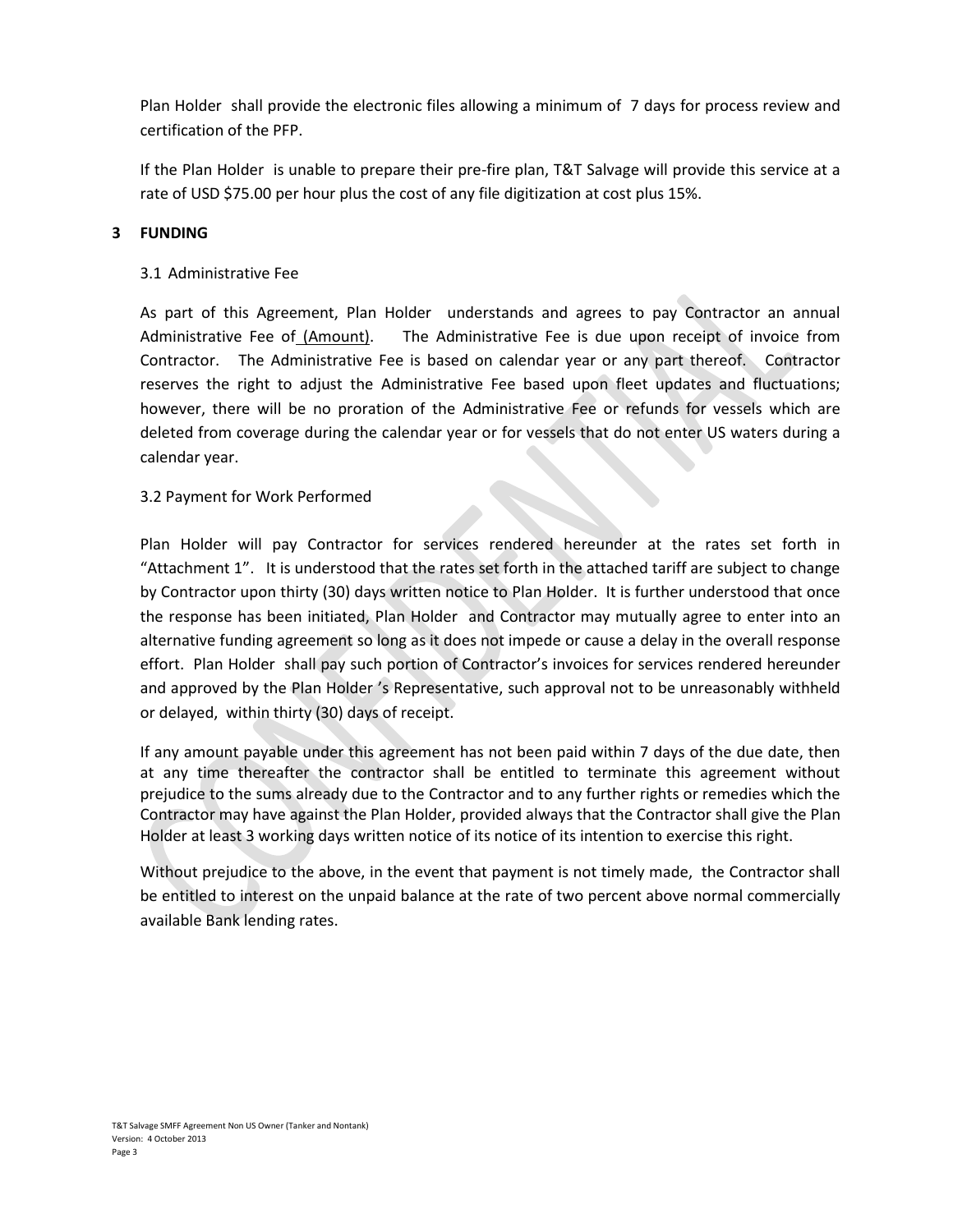The parties intend that the provisions of this Section constitute the "funding agreement" required by 33 C.F.R. 155.4025, which shall remain in effect throughout the term hereof.

## 3.3 Security

Upon request from the Contractor, the Plan Holder shall provide an irrevocable and unconditional security in a form and amount as agreed between the parties for all or part of any amount which may be or become due under this Agreement. Such security shall be given on one or more occasions as and when required by the Contractor.

If the security required in accordance with this clause is not provided within 5 banking days following the request by the Contractor, then at any time thereafter the Contractor shall be entitled to terminate this agreement without prejudice to the sums already due to the Contractor and to any further rights or remedies which the contractor may have against the Plan Holder, provided always that the Contractor shall give the company at least 7 calendar days written notice of its intention to exercise this right.

## **4.0 INDEPENDENT CONTRACTOR RELATIONSHIP**

In the performance of the work herein contemplated, Contractor is and shall be an independent contractor, the Contractor's Salvage Master having overall charge of the operation, and making all final decisions as to what he thinks is best. He shall remain responsible for the operation. Plan Holder 's Representative shall be entitled to be kept informed by or on behalf of the Salvage Master. The Salvage Master shall consult with the Plan Holder 's Representative during the operation if circumstances allow and the Plan Holder 's Representative, once on site, shall be entitled to offer the Salvage Master advice. The foregoing notwithstanding, Contractor's work shall meet the approval of Plan Holder , and Plan Holder shall have the general right to inspect the work to insure the satisfactory completion thereof. In this paragraph, the term "Salvage Master" shall mean "salvage master" or if none "Contractor's representative on site".

## **5.0 OBLIGATIONS**

## 5.1 Contractor agrees to:

a. Pay off just claims for labor, materials and supplies furnished by Contractor hereunder. Contractor in no circumstances shall allow a lien or charge for services provided to Plan Holder by or on behalf of Contractor to become fixed upon any property of Plan Holder , with the exception of liens or charges arising from Plan Holder 's failure to pay any sum due Contractor under this Agreement.

b. Comply with all laws, rules and regulations, Federal, State, and Municipal, which are now, or in the future may become, applicable to Contractor, Contractor's business, equipment, and personnel engaged in operations covered by this Agreement, or accruing out of the performance of such operations; and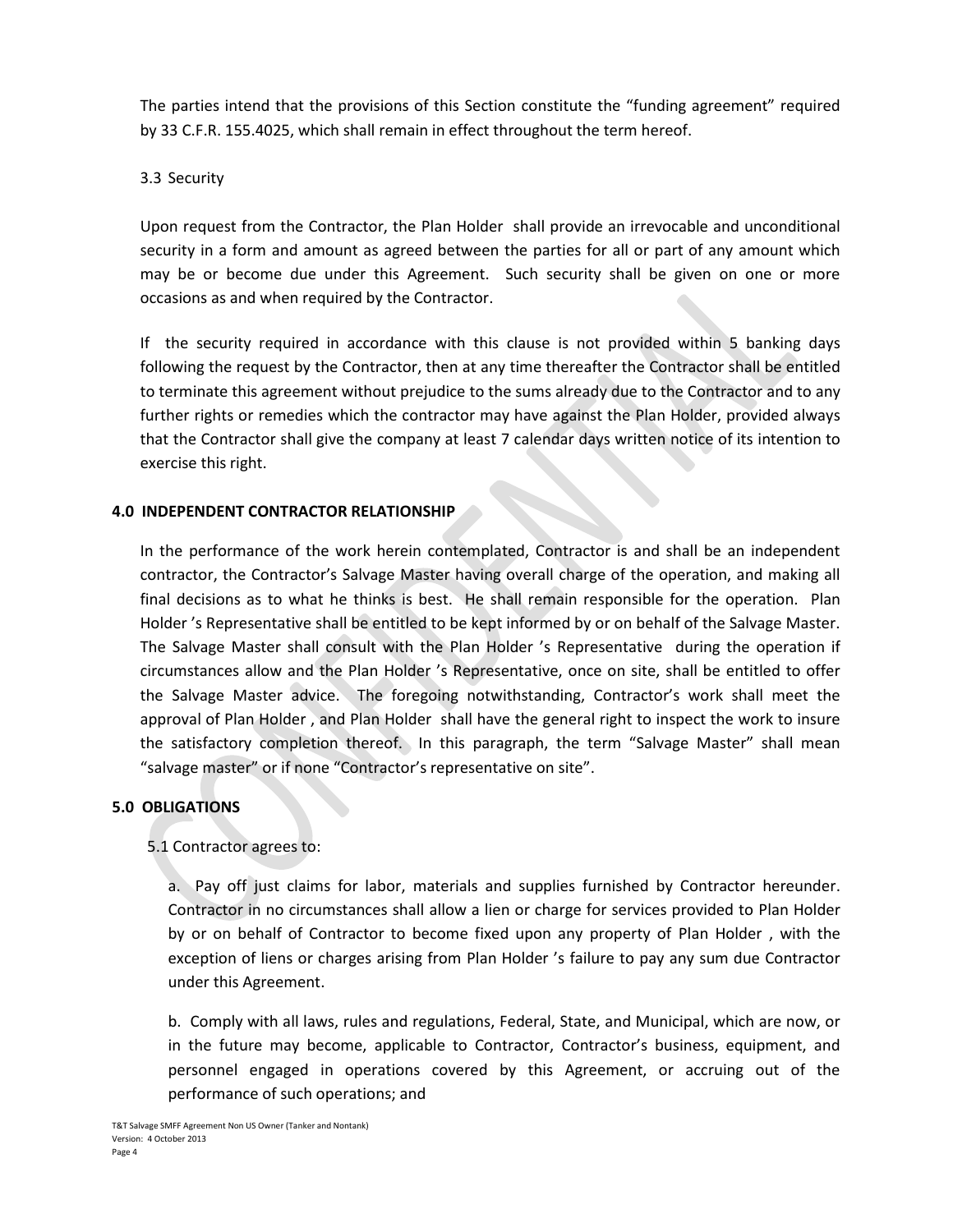c. Pay any and all claims which may be asserted or assessed against Plan Holder because of any infraction or violation of any Federal, State or Municipal law, rule, or regulation, or for nonpayment of taxes, which are now or in the future may become, applicable to Contractor, Contractor's business or personnel, arising from Contractor's operations hereunder.

#### **6.0 INDEMNITIES AND INSURANCE**

6.1 Contractor and Plan Holder agree that:

a. Contractor agrees to protect, defend, indemnify and hold harmless Plan Holder , its subsidiaries and affiliates, each of their officers, directors, agents and employees, each of Plan Holder 's subcontractors and their employees, each of their vessels employed in connection with or as the object of the services being carried out under this Agreement, and each of their respective insurers (hereinafter referred to as the "Plan Holder Indemnitees") from and against all claims, demands, causes of action of any kind and character, **any special, punitive, indirect, exemplary, or consequential damages or losses (including but not limited to loss of use, loss of profit, loss of business or business interruption) and without regard to the cause or causes thereof or the negligence or fault of Plan Holder made, brought by or on behalf of any Contractor Indemnitee (as hereinafter defined), arising out of this Agreement on account of personal injury, illness, death, and/or loss of or damage to property.**

b. Plan Holder agrees to protect, defend, indemnify and hold harmless Contractor, its parents, subsidiaries and affiliates, each of their officers, directors, agents and employees, each of Contractor's subcontractors and their employees, each of their vessels employed in connection with the services being carried out under this Agreement, and each of their respective insurers (hereinafter referred to as the "Contractor Indemnitees") from and against all claims, demands, causes of action of any kind and character, **any special, punitive, indirect, exemplary, or consequential damages or losses (including but not limited to loss of use, loss of profit, loss of business or business interruption) and without regard to the cause or causes thereof or the negligence or fault of Contractor or its subcontractors made, brought by or on behalf of any Plan Holder Indemnitee, arising out of this Agreement on account of personal injury, illness, death, and/or loss of or damage to property.**

c. In the event that bodily injury, death or property loss or damage is sustained by a person or entity not referred to above, then the rights and obligations between the parties to this Agreement shall be determined at law, except as otherwise provided in this Agreement.

d. Plan Holder agrees to defend, hold harmless and indemnify the Contractor Indemnitees from and against any and all claims and causes of action that may be brought or come about, directly or indirectly, from any cargo spill or discharge, oil spill or discharge, gas spill or discharge, fuel oil spill or discharge, hazardous material spill or discharge, chemical spill or discharge, solid material spill or discharge, or pollution of any type, from Plan Holder 's vessels (hereinafter referred to as "Plan Holder 's pollution"), including, but not limited to, cleanup costs, third-party damages, or any other damages of any type that may be caused by said Plan Holder 's pollution, **regardless of any sole or contributing fault or negligence of the Contractor Indemnitees or any of them or the unseaworthiness of any vessel**.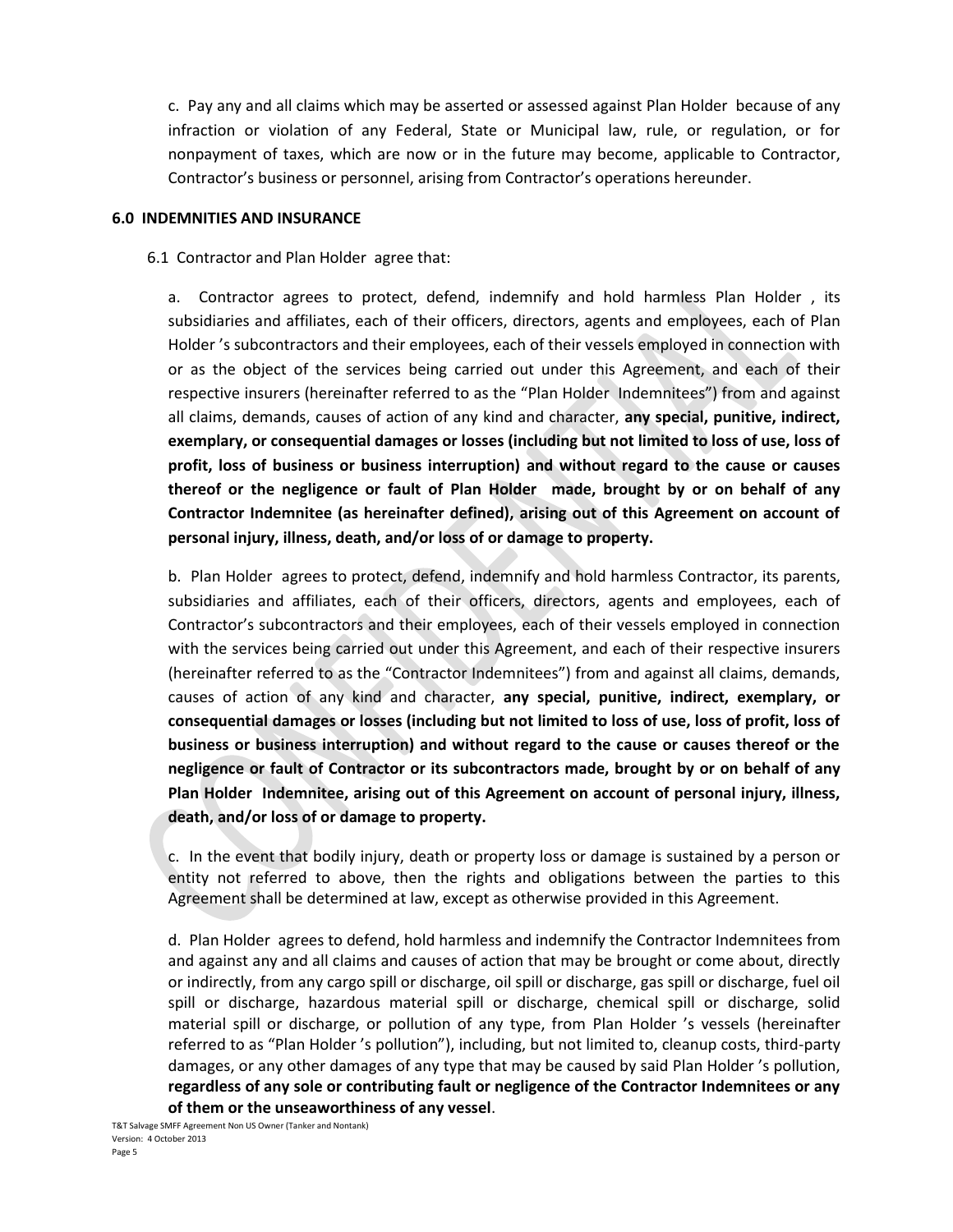e. Contractor agrees to defend, hold harmless and indemnify the Plan Holder Indemnitees from and against any and all claims and causes of action that may be brought or come about, directly or indirectly, from any cargo spill or discharge, oil spill or discharge, gas spill or discharge, fuel oil spill or discharge, hazardous material spill or discharge, chemical spill or discharge, solid material spill or discharge, or pollution of any type, from Contractor's vessels (hereinafter referred to as "Contractor's pollution") which are used in carrying out services under this Agreement, including, but not limited to, cleanup costs, third-party damages, or any other damages of any type that may be caused by said Contractor's pollution, **regardless of any sole or contributing fault or negligence of the Plan Holder Indemnitees or any of them or the unseaworthiness of any vessel.**

f. Plan Holder agrees to release, defend, hold harmless and indemnify the Contractor Indemnitees from and against all claims and causes of action that may be brought or come about, directly or indirectly, from any pollution from pipelines or equipment in the vicinity of Plan Holder 's vessels, including cargo spill or discharge, oil spill or discharge, gas spill or discharge, fuel oil spill or discharge, hazardous material spill or discharge, chemical spill or discharge, solid material spill or discharge, or pollution of any type, except to the extent such claims and causes of action arise from Contractor's negligence or fault.

g. Contractor agrees to release, defend, hold harmless and indemnify the Plan Holder Indemnitees from and against all claims and causes of action that may be brought or come about, directly or indirectly, from any pollution from pipelines or equipment in the vicinity of Plan Holder 's vessels, including cargo spill or discharge, oil spill or discharge, gas spill or discharge, fuel oil spill or discharge, hazardous material spill or discharge, chemical spill or discharge, solid material spill or discharge, or pollution of any type, but only to the extent such claims and causes of action arise from Contractor's negligence or fault.

h. Plan Holder agrees to release, defend, hold harmless and indemnify the Contractor Indemnitees from and against all claims, causes of action, fines and penalties that may be brought or come about, directly or indirectly, from (1) removal of silt, sand and/or mud from in and around any of Plan Holder 's vessels, or (2) any other natural resource or environmental damage of any type or description, including but not limited to reef damage, that may arise from services provided by Contractor and/or its subcontractors hereunder, except to the extent such claims, causes of action, fines and penalties arise from Contractor's negligence or fault.

i. Contractor agrees to release, defend, hold harmless and indemnify the Plan Holder Indemnitees from and against all claims, causes of action, fines and penalties that may be brought or come about, directly or indirectly, from (1) removal of silt, sand and/or mud from in and around any of Plan Holder 's vessels, or (2) any other natural resource or environmental damage of any type or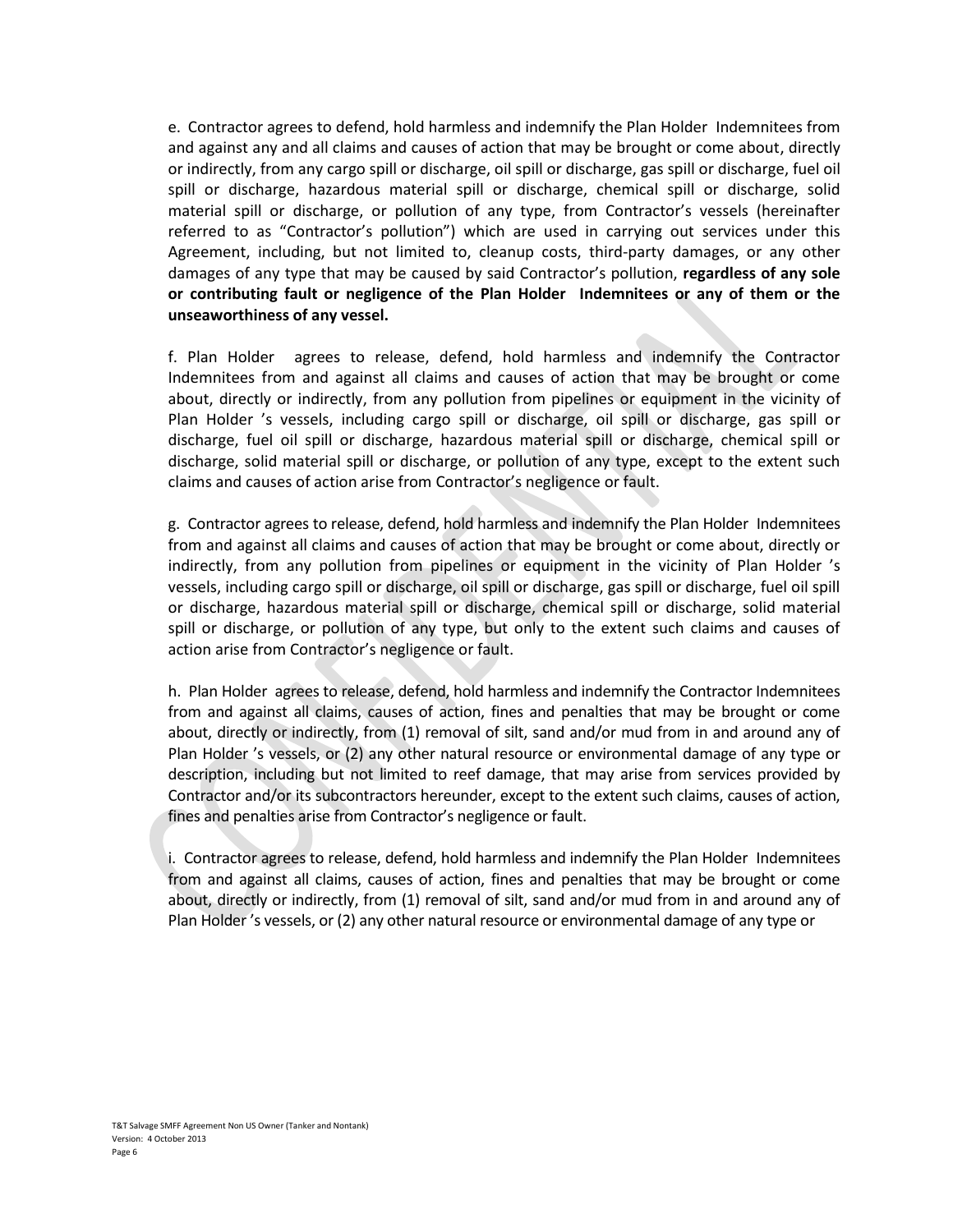description, including but not limited to reef damage, that may arise from services provided by Contractor and/or its subcontractors hereunder, but only to the extent such claims, causes of action, fines and penalties arise from Contractor's negligence or fault.

j. Notwithstanding anything contained in this Agreement to the contrary, liability for special, punitive, indirect, exemplary, or consequential damages or losses (including but not limited to loss of use, loss of profit, loss of business or business interruption) shall be determined pursuant to applicable law.

## **7.0 INSURANCE**

Contractor agrees to carry or will cause to be carried, with an insurance company or companies satisfactory to Plan Holder and authorized to do business in the State wherein work is to be performed for Plan Holder by Contractor, insurance coverage with limits of not less than those set forth in Attachment 2, such coverage to include Contractor's liability assumed under the indemnity provisions in Section 6.0. A certificate of such coverage shall be furnished to Plan Holder by Contractor.

## **8.0 ACCIDENT REPORTS TO BE FURNISHED BY CONTRACTOR**

Contractor shall furnish Plan Holder a copy of Contractor's accident report covering each accident occurring on the vessels or premises covered by this Agreement during the performance of this Agreement.

#### **9.0 RETENTION OF RECORDS**

Contractor Agrees to retain all pertinent books, payrolls, and records relating to work performed hereunder for a period of not less than three years after completion thereof. Plan Holder and its duly authorized representatives shall have access at all reasonable times, and upon giving reasonable advance notice, to the books, payrolls and records maintained by Contractor relating to any of the Work performed hereunder, and shall have the right to audit books, payrolls and records at any reasonable time or times upon giving reasonable advance notice.

## **10.0 CONFLICT WITH OTHER AGREEMENTS OR UNDERTAKINGS**

In the event there should be any conflict between the provisions of this Agreement and any field work order, Contractor's work ticket, invoice, statement, purchase order, or any other type of written memoranda, or with any other agreements, whether written or oral between Plan Holder and Contractor pertaining to the subject matter hereof, the provisions of this Agreement shall control.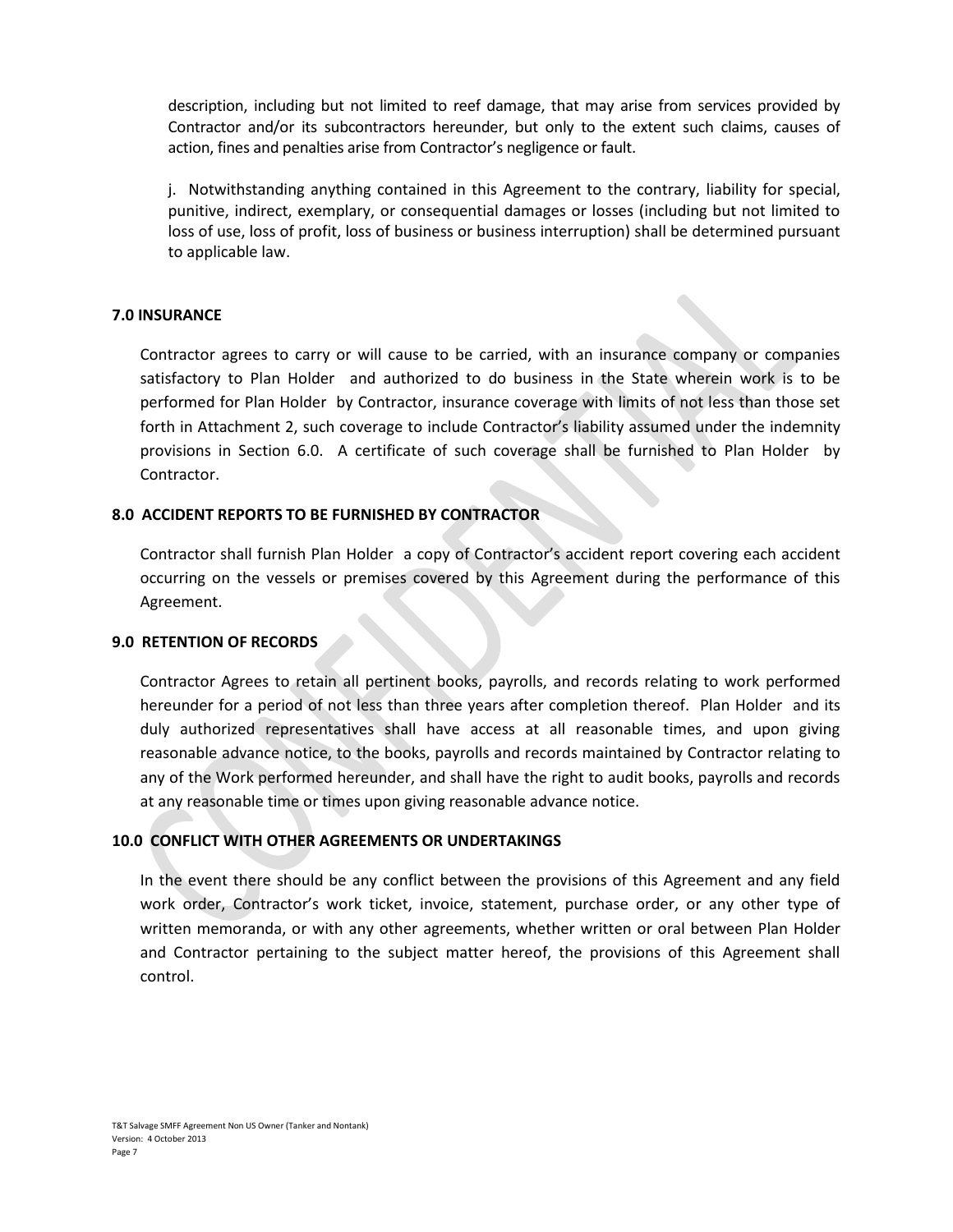#### **11.0 NON EXCLUSIVITY**

Plan Holder will use Contractor's services as Plan Holder elects, and nothing in this Agreement should be construed as a commitment to purchase services on the part of the Plan Holder . However, should Plan Holder request, orally or in writing, Contractor's services, and acting on this request Contractor mobilizes its equipment and personnel, and Plan Holder subsequently terminates the request before services are actually performed, Plan Holder is obligated to pay for all such mobilized equipment and personnel fees, on a portal-to-portal basis, at the rates set forth in Attachment 1. It is expressly agreed and acknowledged that Contractor shall have no liability whatsoever for failing to respond to any Plan Holder casualty or event if Plan Holder fails to notify Contractor and request Contractor's services in connection with same.

#### **12.0 TERMINATION**

#### **12.a Termination of salvage operations**

Plan Holder shall be entitled to terminate the salvage operations by giving 5 clear days' written notice of such termination, provided the Contractor and/or its subcontractors is not restrained from demobilizing his equipment and/or personnel by any Federal, State, Local or Municipal authorities and in accordance with clause 11 above.

#### 12.b Termination of Agreement

This agreement shall remain in force and effect until terminated in accordance herewith. Either party may terminate this Agreement by giving the other party thirty (30) days written notice of termination. If any party hereto (i) becomes insolvent or admits in writing its inability to pay its debts as they mature, (ii) is adjudicated as bankrupt or insolvent, (iii) applies for, consents to, or acquiesces in the appointment of, a trustee or receiver for such party or any property thereof, (iv) makes a general assignment for the benefit of creditors, (v) has a trustee or receiver appointed for such party, for all or any part of its property, which is not discharged within sixty (60) days, (vi) materially breaches the terms of this Agreement, or (vii) has any bankruptcy, reorganization, debt arrangement, or other proceeding under any bankruptcy or insolvency law, or any dissolution or liquidation proceeding instituted by or against such party which is consented to or acquiesced in by any such party (hereinafter "insolvent party") or remains for sixty (60) days undismissed, this Agreement shall, at the election of the party not so insolvent or in material breach, terminate as to such insolvent or materially breaching party. The foregoing notwithstanding, neither party hereto shall, by the termination of this Agreement , be relieved of its liabilities arising from, growing out of or incident to work performed hereunder prior to the time such Agreement is terminated.

## **13.0 CHOICE OF LAW AND ARBITRATION**

This Agreement shall be governed by and construed in accordance with English law and any dispute arising out of, in connection with or relating to this Agreement shall be referred to arbitration in London in accordance with the Arbitration Act 1996 or any statutory modification or re-enactment thereof save to the extent necessary to give effect to the provisions of this Clause. The reference shall be to a sole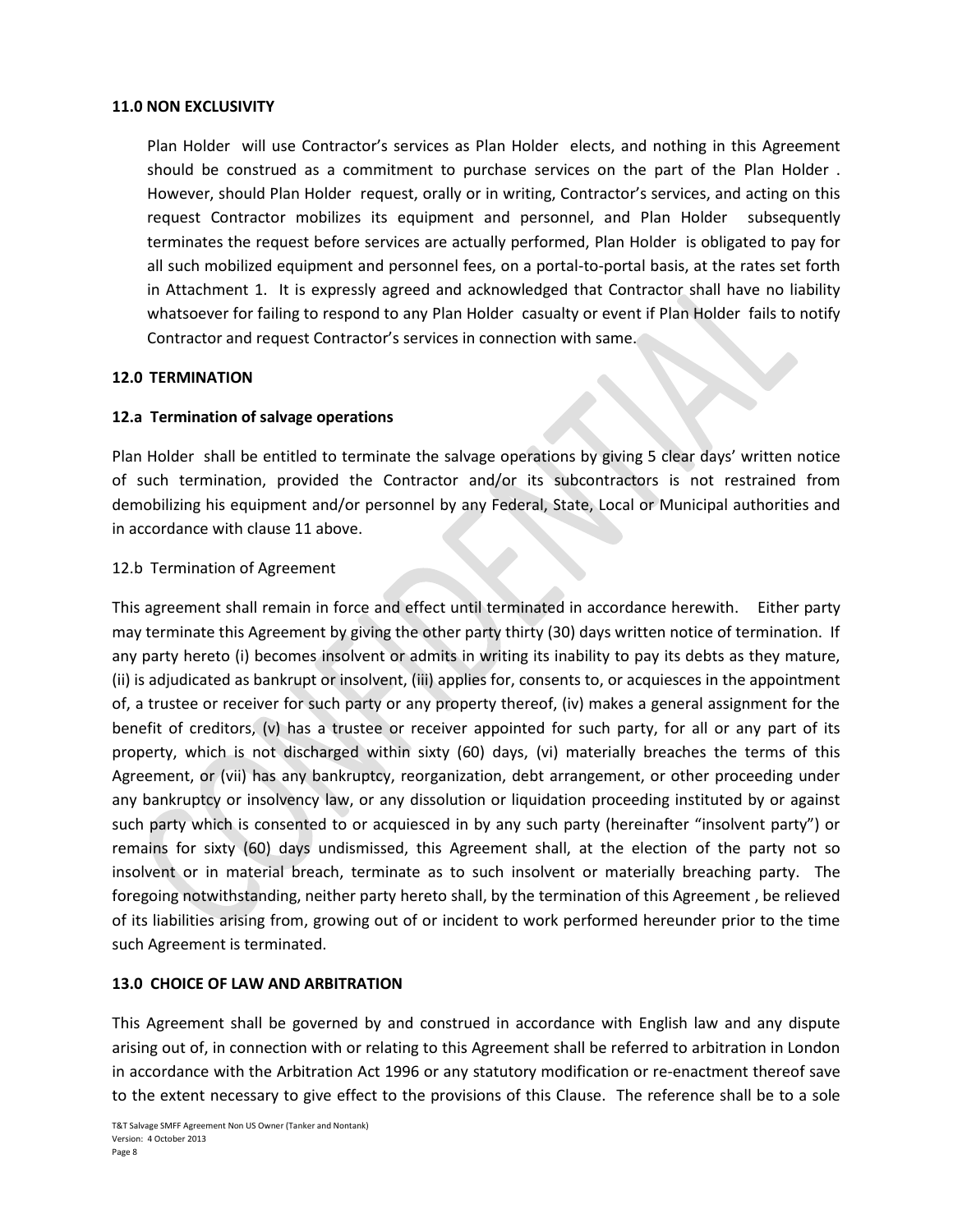arbitrator ("Arbitrator"), to be selected by the first party claiming arbitration from the persons currently on the Panel of Lloyd's Salvage Arbitrators with a right of appeal from an award made by the Arbitrator to either party by notice in writing to the other within twenty-eight (28) days of the date of publication of the original Arbitrator's Award.

The Arbitrator on appeal shall be the person currently acting as Lloyd's Appeal Arbitrator. If the Arbitrator on appeal is unable to accept the appointment and an alternative cannot be agreed between the Parties then the Arbitrator on appeal will be the most senior available Arbitrator currently on the Panel of Lloyd's Salvage Arbitrators. No suit shall be brought before another Tribunal, or in another jurisdiction, except that either party shall have the option to bring proceedings to obtain conservative seizure or other similar remedy against any assets owned by the other party in any state or jurisdiction where such assets may be found. Both the Arbitrator and Appeal Arbitrator shall have the same powers as an Arbitrator and an Appeal Arbitrator under LOF 2011 or any standard revision thereof, including a power to order a payment on account of any monies due to the Contractor pending final determination of any dispute between the parties hereto.

#### **14.0 SALVAGE RENUMERATION**

Neither Contractor, Sub Contractor nor his employees shall claim any salvage remuneration or reward over and above the sums payable under this contract or any alternate payment arrangements as per Section 3.2, and if such shall be held to be payable by Plan Holder , Contractor will immediately reimburse Plan Holder for such sums claimed together with any reasonable legal and other costs incurred by Plan Holder in this regard.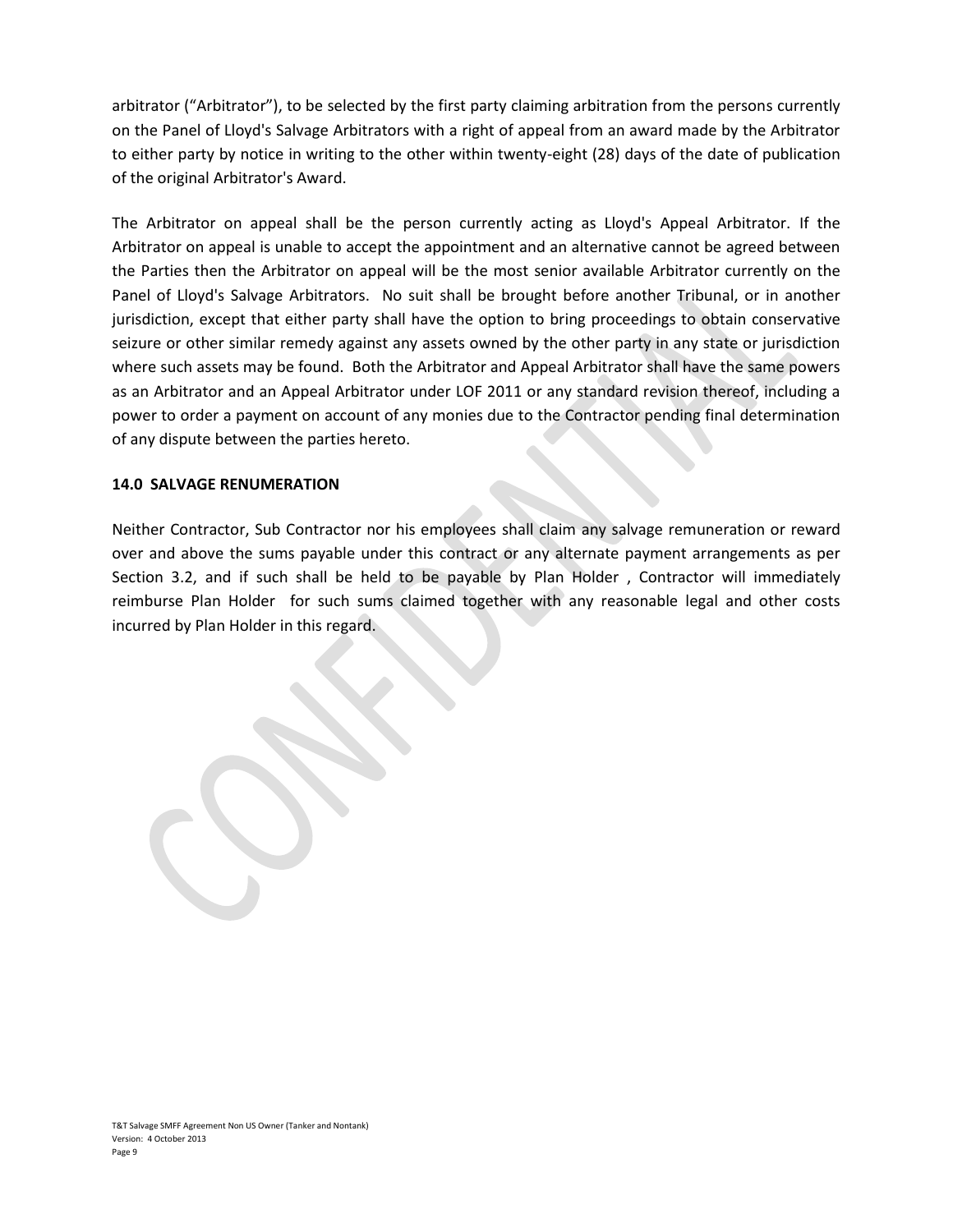## **15.0 NOTICE**

Notice may be given to Plan Holder as follows: Company: (Company Name) Address: (Street Address) (City, State, Zip) (Country) Telephone: (Phone Number) Email: (Email Address) Fax: (Fax Number)

Notice may be given to Contractor as follows:

| Address:   | 8717 Humble Westfield Road |
|------------|----------------------------|
|            | Houston, TX 77338          |
| Attention: | Mr. Mauricio M. Garrido    |
| Telephone: | +1 281-446-4010            |
| Email:     | info@ttsalvage.com         |

Plan Holder : (Company Name) T&T SALVAGE, LLC

| By:    | By     |
|--------|--------|
| Name:  | Name:  |
| Title: | Title: |
| Date:  | Date:  |